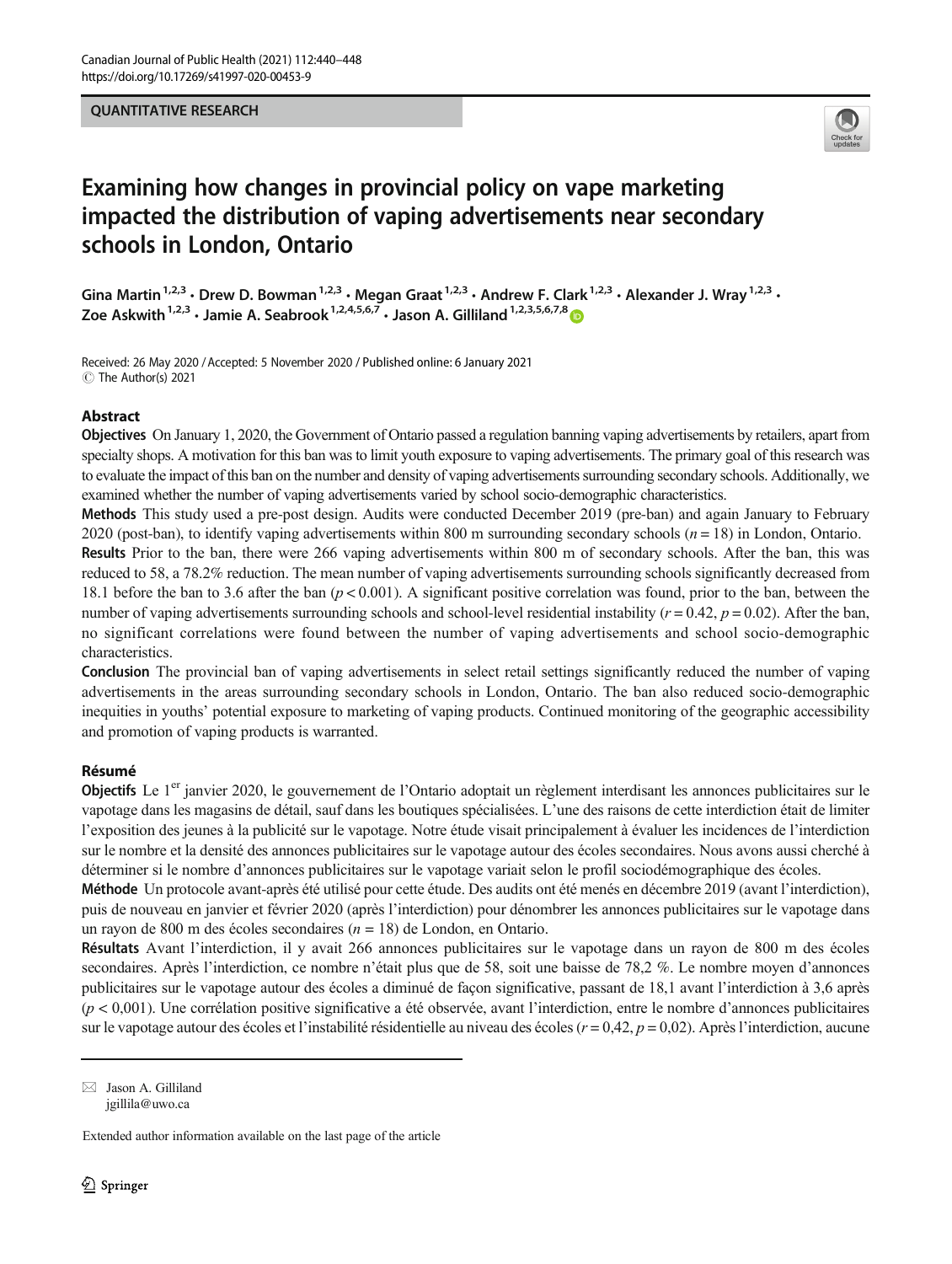corrélation significative n'a été observée entre le nombre d'annonces publicitaires sur le vapotage et le profil sociodémographique des écoles.

Conclusions L'interdiction provinciale des annonces publicitaires sur le vapotage dans certains magasins de détail a considérablement réduit le nombre de ces annonces dans les environs des écoles secondaires de London, en Ontario. L'interdiction a aussi réduit les iniquités sociodémographiques de l'exposition potentielle des jeunes au marketing des produits de vapotage. Il est justifié d'assurer une surveillance continue de l'accessibilité géographique et de la promotion des produits de vapotage.

Keywords Vaping · E-cigarettes · Marketing · Policy · Youth · Schools

Mots-clés Vapotage . cigarettes électroniques . marketing . politique (principe) . adolescent . établissement scolaire

# Introduction

Vaping among Canadian children and youth has increased substantially in recent years (Boak et al. [2020;](#page-7-0) Cole et al. [2020](#page-7-0)). Vaporizers or vapes (also known as electronic cigarettes, e-cigarettes, electronic nicotine delivery systems, vape mods, or vape pens) are devices that heat a liquid solution—commonly infused with nicotine, cannabis, and/or flavouring compounds—into an aerosol that is inhaled into the lungs (National Academies of Sciences and Engineering [2018\)](#page-7-0). When nicotine vapes were first introduced to the global market, they were promoted for tobacco smoking cessation as a safer alternative to combustible tobacco. However, vaping has gained popularity among youth, including those who have never smoked tobacco (Cole et al. [2020](#page-7-0)). In 2019, 23% of Ontario students in grades 7–12 had used a vaping device in the past year and 13% reported use weekly or daily (Boak et al. [2020](#page-7-0)). Additionally, the majority of Canadian youth who vaped did so with an e-liquid containing nicotine (Statistics Canada [2020\)](#page-8-0). As vaping may lead to nicotine dependence and the long-term impacts of use on children and youth are unknown (Miyashita and Foley [2020\)](#page-7-0), its increasing prevalence among this age group is a critical public health concern.

As vaping among youth has increased, so have marketing expenditures (Azagba and Manzione [2020](#page-7-0); Mantey et al. [2016\)](#page-7-0). This is concerning, as youth are highly susceptible to advertisements for potentially harmful products, including vapes (Krugman [2016](#page-7-0)). An increasing body of literature recognizes the influence of advertising in the retail environment on health-related behaviours (Bowman et al. [2019;](#page-7-0) Mantey et al. [2016\)](#page-7-0). For example, a study of students in New Jersey found that individuals attending schools with greater retailerbased vaping advertisements within a half-mile were significantly more likely to have vaped in the past month (Giovenco et al. [2016a\)](#page-7-0). Moreover, youth report retailers (e.g., convenience stores, gas stations, and vape shops) as the most common locations for vaping advertisement exposure, with higher exposure reported in countries with less restrictive regulatory environments (Cho et al. [2019\)](#page-7-0).

In the contemporary Canadian context, little is known regarding vape retailers in areas youth may frequent, such as near their school. One study found that the majority of Canadian secondary schools, in four provinces, did not have a specialty vape shop nearby in 2017; these data did not include gas stations or convenience stores (Cole et al. [2019\)](#page-7-0), which represent a potential source of vaping advertisement exposure. A 2014 audit of retailers (including vape shops, tobacco shops, and convenience stores), in four Canadian cities, found that exterior vaping advertisements were rare (Hammond et al. [2015\)](#page-7-0). However, in May 2018, an amendment to the Tobacco Act, entitled the Tobacco and Vaping Products Act, enabled tobacco retailers (e.g., convenience stores and gas stations) to sell and promote vaping liquids and devices as nicotine products (Government of Canada [2020a](#page-7-0)). Thus, the potential for exposure to vape advertisements in a retail environment increased after May 2018. Following this, the Government of Ontario amended the Smoke-Free Ontario Act to ban vape advertising by retailers, apart from vape and cannabis specialty shops, as of January 1, 2020 (Ontario Ministry of Health [2019\)](#page-7-0). A main motivation of the provincial policy change was to prevent youth from being exposed to vaping advertisements in retail settings. In Ontario, an individual must be aged 19 or older to be permitted to enter a vape specialty shop.

The goal of this research was to evaluate the impact of the provincial ban of vaping advertisements in retail settings (with the exception of specialty shops) on the potential exposure of youth to vaping promotions (number and density of advertisements) in the areas surrounding secondary schools in London, Ontario. To our knowledge, no study has examined vaping advertisements in retail settings near schools in Canada. Additionally, no study has evaluated the impact of vaping advertisement restrictions on the number and density of advertisements surrounding secondary schools. We also examined whether the number and density of vaping advertisements varied by school socio-demographic characteristics,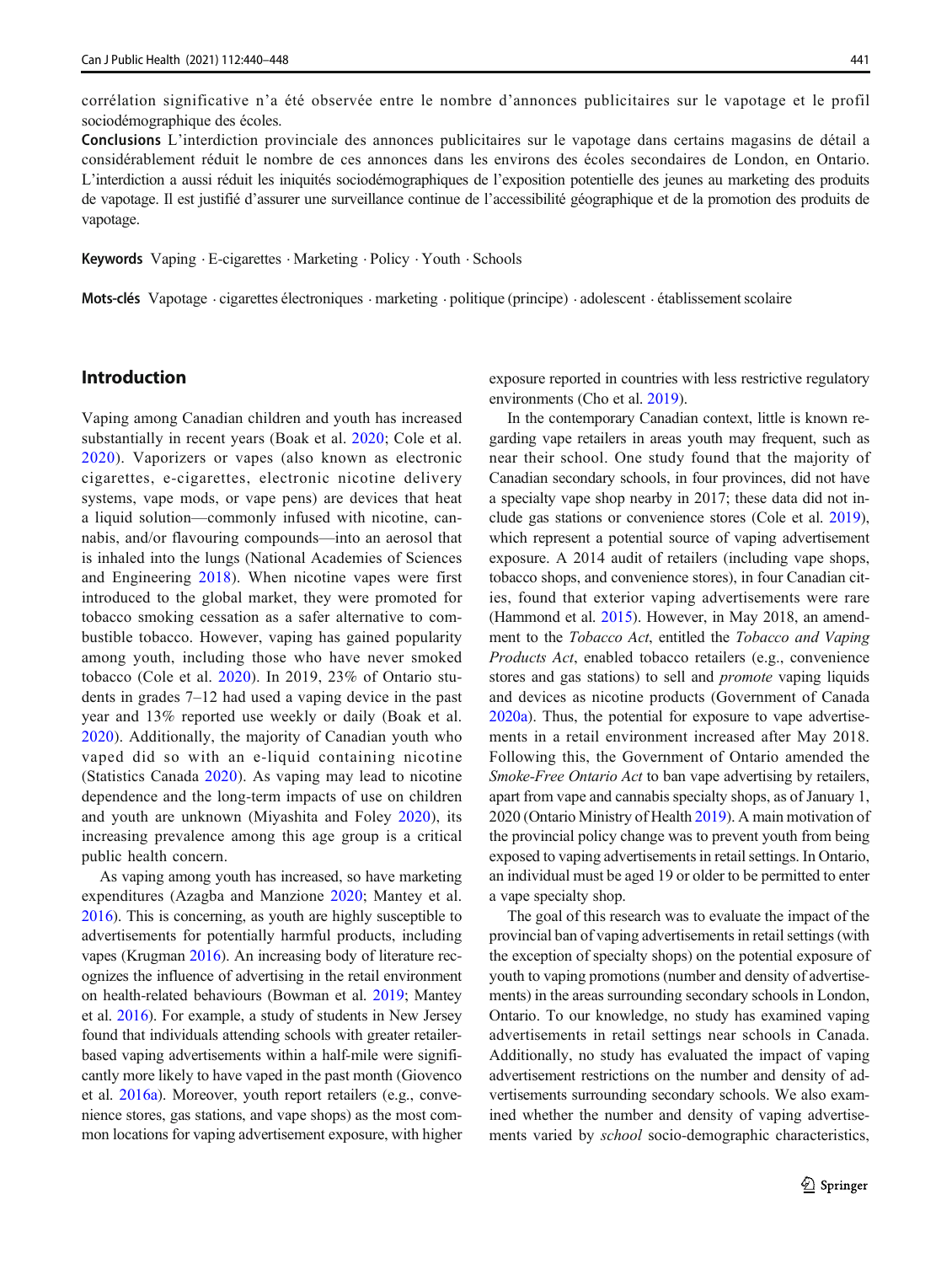both before and after the advertising ban, as studies suggest that vape retailer locations might be geographically inequitable in relation to socio-demographic characteristics (Dai and Hao [2017;](#page-7-0) Giovenco et al. [2016a,](#page-7-0) [b;](#page-7-0) Robitaille et al. [2019\)](#page-7-0).

# **Methods**

This study uses a pre-post design to evaluate the impact of vaping advertisement restrictions on the number of vaping advertisements surrounding secondary schools  $(n = 18)$  in London, Ontario. These eighteen schools represent all secondary schools in the two largest school boards in London (Thames Valley District School Board and London District Catholic School Board), for which students' sociodemographic data were available.

### Vape advertisement audits

To evaluate changes in vape advertising near schools, audits were conducted from December 2 to December 18, 2019 (preban) and again from January 16 to February 6, 2020 (postban) within the area surrounding each school. Areas surrounding schools were defined by an 800-m Euclidean buffer around each school's property boundary, which represents approximately a ten-minute walk for youth (Martin et al. [2019\)](#page-7-0). Prior to the start of the audits, a database of potential vaping advertisement locations was created by identifying four types of sites where vaping advertisements could be displayed: (1) specialty shops (this included vape shops as well as cannabis shops, as sellers of vape products and devices); (2) convenience stores; (3) gas stations; and (4) billboards and transit shelters. Convenience stores and gas stations were identified from the Middlesex London Health Unit's Public Health Inspector Database. Billboards and transit shelters were identified from the City of London's Billboards dataset, available through their Open Data Portal. Online searches (including Google and Yellow Pages) were used to identify specialty vape and cannabis shops within the city. These data were uploaded to Collector for ArcGIS (ESRI, Redlands, CA, USA). Researchers used Collector on their smartphones, as it provided a convenient method to capture images of all vaping advertisements in the field and to log the number of advertisements at each location. Because online sources, such as Google, may have missed some specialty shops, a full street audit was completed of all commercial land use areas within 800 m of the schools.

Audits were conducted by trained researchers in teams of two, who surveyed the area within 800 m around each of the 18 schools to identify vaping advertisements. Once at a potential vape advertising location, the external advertisements of the property and building were examined to identify vaping advertisements. Advertisements were counted if they contained

images of vaping products (e.g., devices, e-juice, flavour pods, brand names) or vaping-related phrases or words (e.g., vape, vaping, vaporizer, electronic cigarettes, e-cigarettes). The storefront signs of specialty shops were included. "No vaping" signs were excluded. Specialty retailer storefront signs are a potential location for vape promotion not specifically addressed under the Smoke-Free Ontario Act. Vaping advertisements that appeared more than once at the same retailer were counted individually.

No vaping advertisements were found on billboards or transit shelters either before or after the ban. Therefore, these location types were not included in further analysis.

### Measures

#### Vaping advertisements

The primary outcomes for this study were the number and density (advertisements/km<sup>2</sup>) of vaping advertisements near each school (within 800 m), pre- and post-ban. A weighted count was also derived for each school, based on the proportion of retailers with vaping advertisements from the total number of retailers (gas stations, convenience stores, and specialty shops) surrounding each school, to account for the fact that not all of the specified retailers sell vaping products (Giovenco et al. [2016a](#page-7-0)).

Vaping advertisements were also measured at 400 m to examine whether effects differed when potential advertising exposure was measured closer to schools. All measures were calculated using ArcMap version 10.7 (ESRI, Redlands, CA, USA).

#### School socio-demographic characteristics

Socio-demographic characteristics for each of the 18 schools were calculated by taking the proportion of students in the school who resided in a dissemination area (DA) classified as the most deprived quintile based on the Canadian Index of Multiple Deprivation (CIMD) for Ontario (CIMD-Ontario data are from Statistics Canada) (i.e., % of students per school who live in a deprived area). DAs are the smallest administrative area for which socio-demographic data are available from the Canadian Census; they typically contain 400–700 people (Statistics Canada [2019\)](#page-8-0). Data on students' DA of residence was obtained from an anonymized school bus eligibility database, which included residential postal codes for every student by school (but did not include any other information). The postal codes were used to link students to their respective DAs.

The CIMD was based on the 2006 Canadian Marginalization Index (CAN-Marg) (Matheson et al. [2012](#page-7-0)). The CIMD-Ontario is an index derived for each DA, specifically for Ontario, from the 2016 Census and is comprised of four dimensions of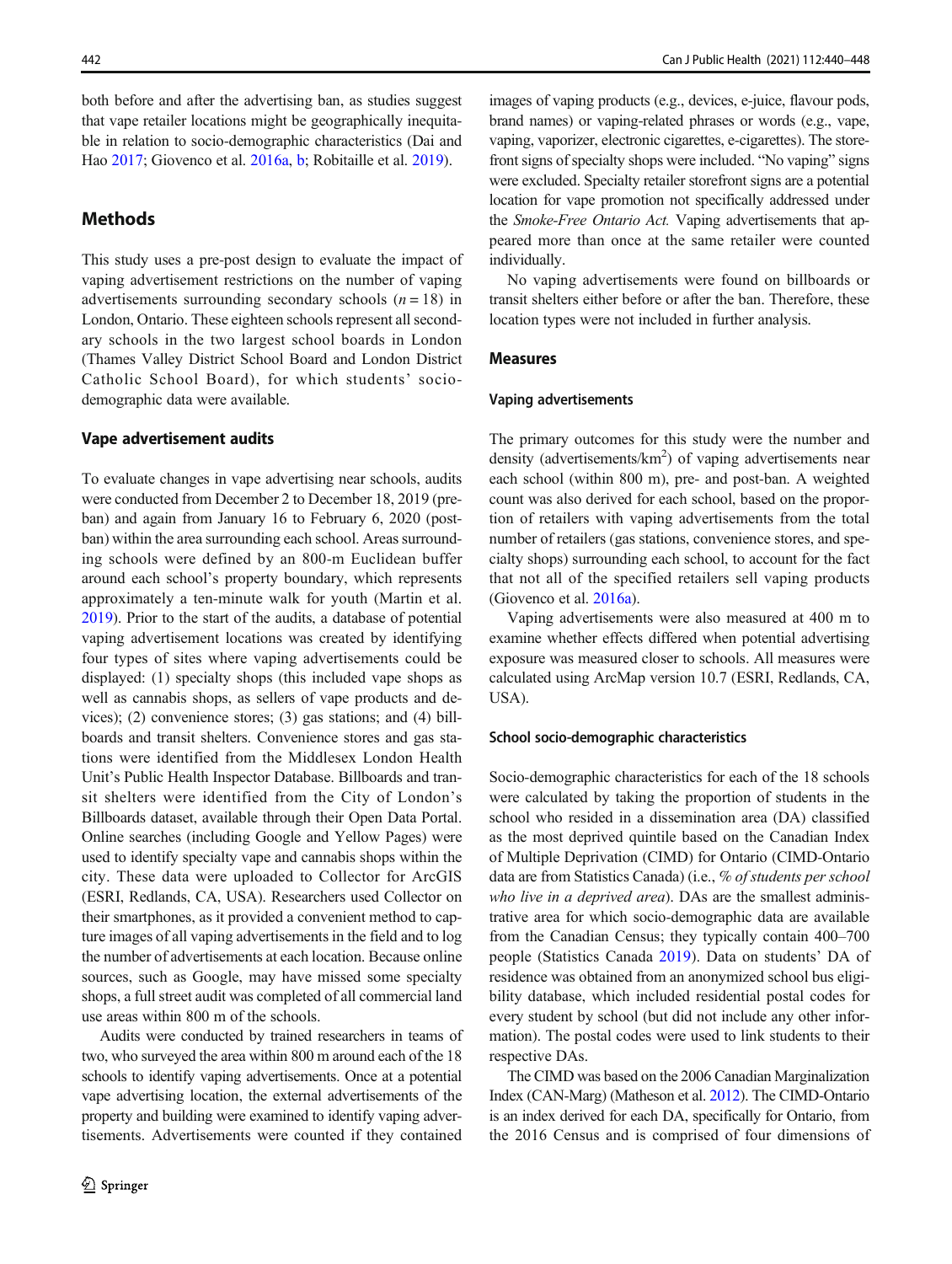deprivation: (1) residential instability; (2) economic dependency; (3) ethno-cultural composition; and (4) situational vulnerability. The dimension of residential instability takes into consideration the tendency of inhabitants of a neighbourhood to change over time and includes five indicators (i.e., proportion of: dwellings that are apartment buildings; dwellings that are rented; persons living alone; population who moved in last 5 years; population who are single, divorced, separated, or widowed). Economic dependency considers reliance on the workforce or a dependence on sources of income other than employment; this dimension also includes five indicators (i.e., proportion of population who are: aged 65 and older; aged 15 and older who are not participating in the labour force; aged 0–14 and 65 and older divided by population aged 15–64; unemployed; receiving government transfer payments). Ethnocultural composition considers the community make-up of immigrant populations and those who self-identify as a visible minority and includes four indicators (i.e., proportion of population who: are foreign-born; self-identify as visible minority; have no knowledge of English or French; are recent immigrants). Situational vulnerability takes into account factors such as educational attainment, housing conditions, and Indigenous identity; this dimension includes three indicators (i.e., proportion of: dwellings needing major repair; population who identify as Indigenous; population who are aged 25–64 without a high school diploma). Factor analysis was used to derive the CIMD-Ontario. A set of initial variables was selected for the factor analysis as established by the CAN-Marg and through expert consultation. Different indicator variables loaded within the four dimensions of deprivation to create the final index; some indicators were not included because they were not significantly correlated with any factors. (See Statistics Canada [\(2019\)](#page-8-0) for more details.)

### Commercial land use

The percent of land classified as commercial within the 800-m buffer surrounding each school was derived from City of London land use data. Commercial land use was considered as a co-variate because of the possibility that associations between school socio-demographic characteristics and number or density of vaping advertisements could be a function of municipal land use zoning and general commercial activity in the areas surrounding schools.

# Statistical analysis

To examine changes in vape advertising surrounding secondary schools, paired t tests were conducted on the vaping advertisement measures for 800-m and 400-m buffers. Cohen's  $d$  was used to determine the effect size for the paired  $t$  test, where 0.20 indicates a weak effect, 0.50 a moderate effect, and 0.80 a large effect (Cohen [1988](#page-7-0)). To address any nonnormality in the change from pre- to post-ban, we also utilized Yuen's robust paired test. Yuen's method addresses issues that arise from violating the normality assumption (Fradette et al. [2003](#page-7-0)).

A series of Kendall's tau  $(r<sub>T</sub>)$  tests were used to assess correlations between vaping advertisement measures and school socio-demographic characteristics, before and after the vaping advertisement ban. Kendall's tau is an appropriate statistic for data with a small n (Field et al. [2012](#page-7-0)). As recommended by Cohen ([1988](#page-7-0)), effect sizes for Kendall's tau correlations were considered small, medium, and large at 0.10, 0.30, and 0.50, respectively. Partial correlations were also examined, adjusting for commercial land use density (Kim [2015\)](#page-7-0), as commercial land use density may have a confounding effect on the relationship between the number of vaping advertisements surrounding schools and the deprivation dimensions.

A  $p$  value  $< 0.05$  was considered statistically significant. All analyses were conducted in R version 3.5.2.

# Results

There were 100 retail sites identified within 800 m of the 18 secondary schools that could potentially advertise vape products (i.e., convenience stores, gas stations, and specialty shops). Of the 100 potential vaping retailers, 68 had at least one advertisement before the policy change, compared to only 16 thereafter (5 of which were gas stations or convenience stores, contravening the ban) (Table [1](#page-4-0)). Prior to the ban, there were 266 vaping advertisements within 800 m of secondary schools in London, Ontario. Figure [1](#page-4-0) presents examples of vaping advertisements that were located near secondary schools prior to the ban. After the ban, this was reduced to 58 vaping advertisements, a reduction of 78.2% (six of these advertisements were from convenience stores or gas stations).

Fifteen schools (83.3%) had at least one vaping advertisement within 800 m prior to the advertising ban. Nine schools (50%) had at least one advertisement after the ban. The mean number of advertisements in the areas surrounding schools was 18.1 (minimum = 0, maximum = 74,  $SD = 20.7$ ) before the ban; after the ban, the mean number decreased significantly to 3.6 (minimum = 0, maximum = 22, SD = 6.1)  $(t = 3.9,$  $p < 0.001$ ,  $d = 0.68$ ). Yuen's robust paired test also found a significant difference in pre- and post-ban mean number of vaping advertisements within 800 m of secondary schools  $(Y = 3.6, p < 0.01)$ . The mean weighted number of advertisements also reduced significantly ( $t = 3.6$ ,  $p < 0.01$ ,  $d = 0.66$ ;  $Y = 3.1, p < 0.01$ ). On average, schools had 6.8 advertisements per km<sup>2</sup>, within 800 m, prior to the ban; this was reduced significantly to 1.4 after the ban ( $t = 3.6$ ,  $p < 0.01$ ,  $d = 0.65$ ;  $Y = 3.2, p < 0.01$  $Y = 3.2, p < 0.01$  $Y = 3.2, p < 0.01$ ) (Table 2).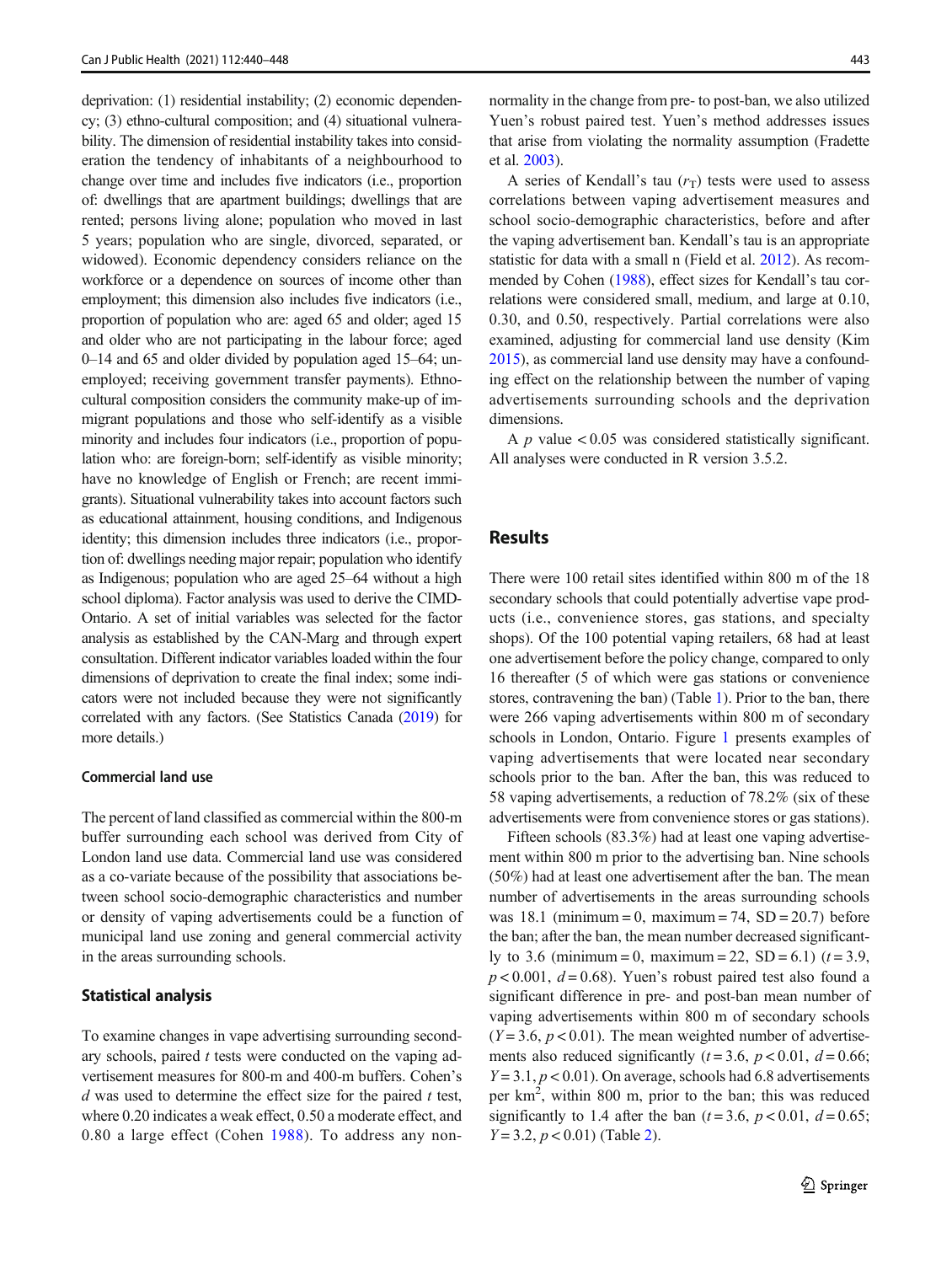| $400 \text{ m}$ | Convenience stores $(n = 19)$ | Gas stations $(n = 6)$  | Specialty stores <sup>"</sup> $(n = 2)$  | Total $(n = 27)$  |
|-----------------|-------------------------------|-------------------------|------------------------------------------|-------------------|
| Pre-ban         | 11(58%)                       | 4(67%)                  | $2(100\%)$                               | 17(63%)           |
| Post-ban        | $0(0\%)$                      | 1 (17%)                 | $2(100\%)$                               | $3(11\%)$         |
| $800 \text{ m}$ | Convenience stores $(n = 66)$ | Gas stations $(n = 23)$ | Specialty stores <sup>*</sup> $(n = 11)$ | Total $(n = 100)$ |
| Pre-ban         | 44 (67\%)                     | 13 (57%)                | 11 $(100\%)$                             | 68 (68%)          |
| Post-ban        | 4(6%)                         | (4%)                    | 11 $(100\%)$                             | $16(16\%)$        |
|                 |                               |                         |                                          |                   |

<span id="page-4-0"></span>Table 1 Frequency and proportion of retailers with at least one vaping advertisement by all retailers who could potentially advertise vaping products pre- and post-ban, surrounding secondary schools

\*Because storefront signs were included, all specialty shops had at least one advertisement

Based on analyses using a 400-m buffer, nine schools (50.0%) had at least one vaping advertisement prior to the ban; this was reduced to three schools (16.7%) after the ban. Of 27 potential vape advertising retailers within 400 m, 17 had at least one advertisement before the ban, compared to only 3 after. The mean number of advertisements within 400 m of schools was  $2.9 \text{ (minimum} = 0, \text{ maximum} = 13, \text{ SD} = 3.8)$  before the ban; after the ban, the mean number decreased significantly to 0.5 (minimum = 0, maximum = 4,  $SD = 1.3$ ) (t = 2.7,  $p < 0.05$ ,  $d = 0.55$ ;  $Y = 2.5$ ,  $p < 0.05$ ). On average, schools had 3.3 advertisements per km<sup>2</sup> prior to the ban; this was reduced significantly to 0.6 after ( $t = 2.8$ ,  $p < 0.05$ ,  $d = 0.56$ ;  $Y = 2.7$  $Y = 2.7$  $Y = 2.7$ ,  $p < 0.05$ ) (Table 2).

There were no statistically significant correlations between vaping advertisements surrounding schools and school-level economic dependency or ethno-cultural composition, prior to the advertising ban. However, a significant positive correlation was found between vaping advertisement measures and school-level residential instability as well as situational vulnerability, in unadjusted correlations. After adjusting for commercial land use density, only residential instability was statistically significant; the effect size was medium. The change in vaping advertisements surrounding schools from pre- to post-ban was also positively related to school-level residential instability. After the advertising ban, there were no statistically significant correlations between vaping advertisements surrounding schools and any of the deprivation dimensions (see Table [3](#page-5-0)).

# **Discussion**

Prior to the January 1, 2020 regulatory change, the majority (83.3%) of secondary schools in London, Ontario, had a retailer within 800 m that advertised vaping products. Cole et al. ([2019](#page-7-0)) found in their study of four Canadian provinces (Ontario, Quebec, Alberta, and British Columbia) that the mean number of vape shops in 2017 was fewer than one, even at 1500 m from schools. In medium-sized urban cities in Ontario, like London, they found that 33% of schools had a



Fig. 1 Exterior facing vaping advertisements at retailers from audits conducted December 2019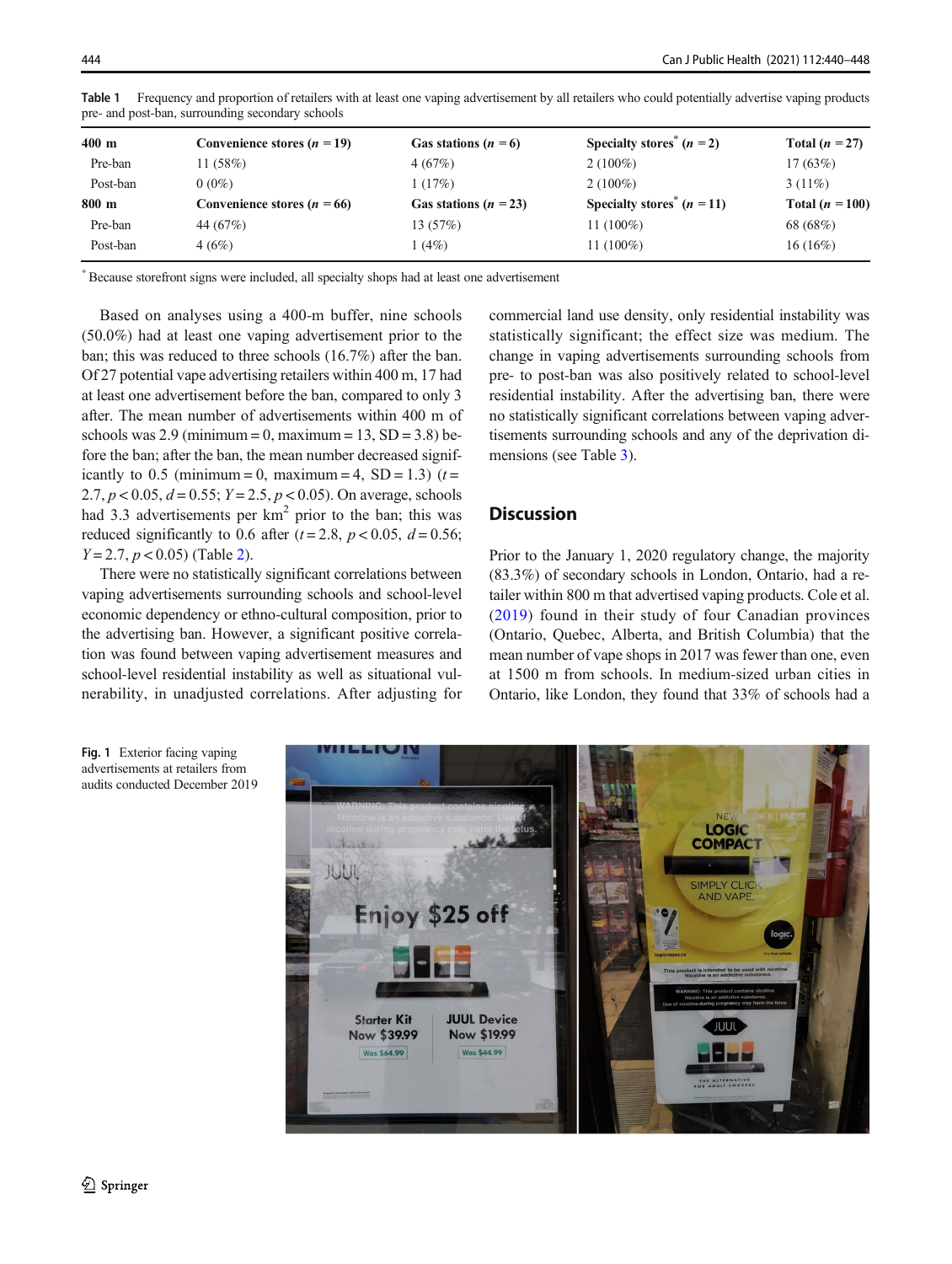<span id="page-5-0"></span>Table 2 Vaping advertisements in the areas surrounding London, Ontario, secondary schools before and after the January 1, 2020 ban on vaping advertisements at convenience stores and gas stations,  $n = 18$ 

|                 | Mean (SD) pre-ban<br>advertisements                                             | Mean (SD) post-ban<br>advertisements | Average<br>change | $\boldsymbol{p}$ |
|-----------------|---------------------------------------------------------------------------------|--------------------------------------|-------------------|------------------|
|                 | Count—unweighted                                                                |                                      |                   |                  |
| $400 \text{ m}$ | 2.9(3.8)                                                                        | 0.5(1.2)                             | $-2.4$            | < 0.05           |
| 800 m           | 18.1(20.7)                                                                      | 3.6(6.1)                             | $-14.5$           | < 0.001          |
|                 | Count—weighted by the number<br>of retailers with ads/total number of retailers |                                      |                   |                  |
| $400 \text{ m}$ | 1.9(2.9)                                                                        | 0.1(0.4)                             | $-1.8$            | < 0.05           |
| $800 \text{ m}$ | 12.2(14.5)                                                                      | 0.8(1.7)                             | $-11.4$           | < 0.01           |
|                 | Density—advertisements per $km2$                                                |                                      |                   |                  |
| $400 \text{ m}$ | 3.3(4.3)                                                                        | 0.6(1.6)                             | $-2.7$            | < 0.05           |
| $800 \text{ m}$ | 6.8(8.5)                                                                        | 1.4(2.4)                             | $-5.5$            | < 0.01           |
|                 |                                                                                 |                                      |                   |                  |

SD, standard deviation

vape shop within 1500 m and only 20% had one within 1000 m. However, as previously noted, Cole et al. [\(2019\)](#page-7-0) did not include convenience stores and gas stations. Our data suggest that, as vaping products containing nicotine became more widely available at various retail locations, the number of retailers selling, and therefore advertising, these products increased in the immediate areas surrounding schools. This is concerning as research suggests that changes in the environments surrounding schools can modify the potential for youth exposure to products that may be harmful (Wilson et al. [2006\)](#page-8-0). This may impact subjective experiences of space and place and thus impact health behaviours.

A significant and large reduction in vaping advertisements surrounding secondary schools followed the January 1, 2020 policy change. This represents a reduced potential for youth to be exposed to vaping advertisements in the areas near their schools. It also supports similar initiatives in other provinces and jurisdictions. Two such examples are federal regulations introduced July 2020 that prohibit the promotion of vaping products that may be seen or heard by young people (e.g., at recreational facilities and transit shelters) (Government of Canada [2020b\)](#page-7-0) and a further amendment to the Smoke-Free Ontario Act (July 2020) that prohibits specialty vape shops from having indoor displays and promotions that are visible

Table 3 Correlation between number of vape advertisements within 800 m of a secondary school and proportion of students per school residing in the most deprived quintile of the CIMD dimensions ( $N = 18$ ),  $r_T$  (p value)

|                                      |                    | Residential instability | Economic dependency | Ethno-cultural composition | Situational vulnerability |
|--------------------------------------|--------------------|-------------------------|---------------------|----------------------------|---------------------------|
| Unadjusted                           |                    |                         |                     |                            |                           |
| Pre-ban                              | Count (unweighted) | $0.51 \leq 0.01$        | 0.03(0.88)          | $-0.11(0.54)$              | 0.36(0.04)                |
|                                      | Count (weighted)   | $0.52 \leq 0.01$        | 0.04(0.82)          | $-0.11(0.54)$              | 0.36(0.04)                |
|                                      | Density            | $0.51 \le 0.01$         | 0.01(0.94)          | $-0.13(0.45)$              | 0.36(0.04)                |
| Post-ban                             | Count (unweighted) | 0.27(0.15)              | $-0.02(0.90)$       | $-0.30(0.11)$              | 0.19(0.31)                |
|                                      | Count (weighted)   | 0.24(0.19)              | $-0.06(0.75)$       | $-0.30(0.10)$              | 0.17(0.37)                |
|                                      | Density            | 0.26(0.15)              | $-0.05(0.78)$       | $-0.32(0.08)$              | 0.17(0.35)                |
| Difference (counts pre- to post-ban) |                    | $0.52 \le 0.01$         | 0.01(0.94)          | $-0.09(0.59)$              | 0.39(0.03)                |
| Adjusted <sup>®</sup>                |                    |                         |                     |                            |                           |
| Pre-ban                              | Count (unweighted) | 0.42(0.02)              | $-0.13(0.48)$       | $-0.07(0.68)$              | 0.31(0.09)                |
|                                      | Count (weighted)   | 0.41(0.02)              | $-0.11(0.54)$       | $-0.07(0.68)$              | 0.30(0.09)                |
|                                      | Density            | 0.41(0.02)              | $-0.14(0.42)$       | $-0.11(0.55)$              | 0.30(0.09)                |
| Post-ban                             | Count (unweighted) | 0.12(0.49)              | $-0.14(0.42)$       | $-0.30(0.10)$              | 0.11(0.53)                |
|                                      | Count (weighted)   | 0.11(0.52)              | $-0.17(0.33)$       | $-0.30(0.10)$              | 0.09(0.62)                |
|                                      | Density            | 0.13(0.48)              | $-0.17(0.33)$       | $-0.32(0.07)$              | 0.09(0.60)                |
| Difference (counts pre- to post-ban) |                    | 0.42(0.02)              | $-0.14(0.45)$       | $-0.06(0.74)$              | 0.34(0.06)                |
|                                      |                    |                         |                     |                            |                           |

Italicized values indicate  $p < 0.05$ . Correlations analyses were only done for the 800-m measure because of the large number of 0 counts for schools at 400 m

\* Adjusted for commercial land area using partial correlation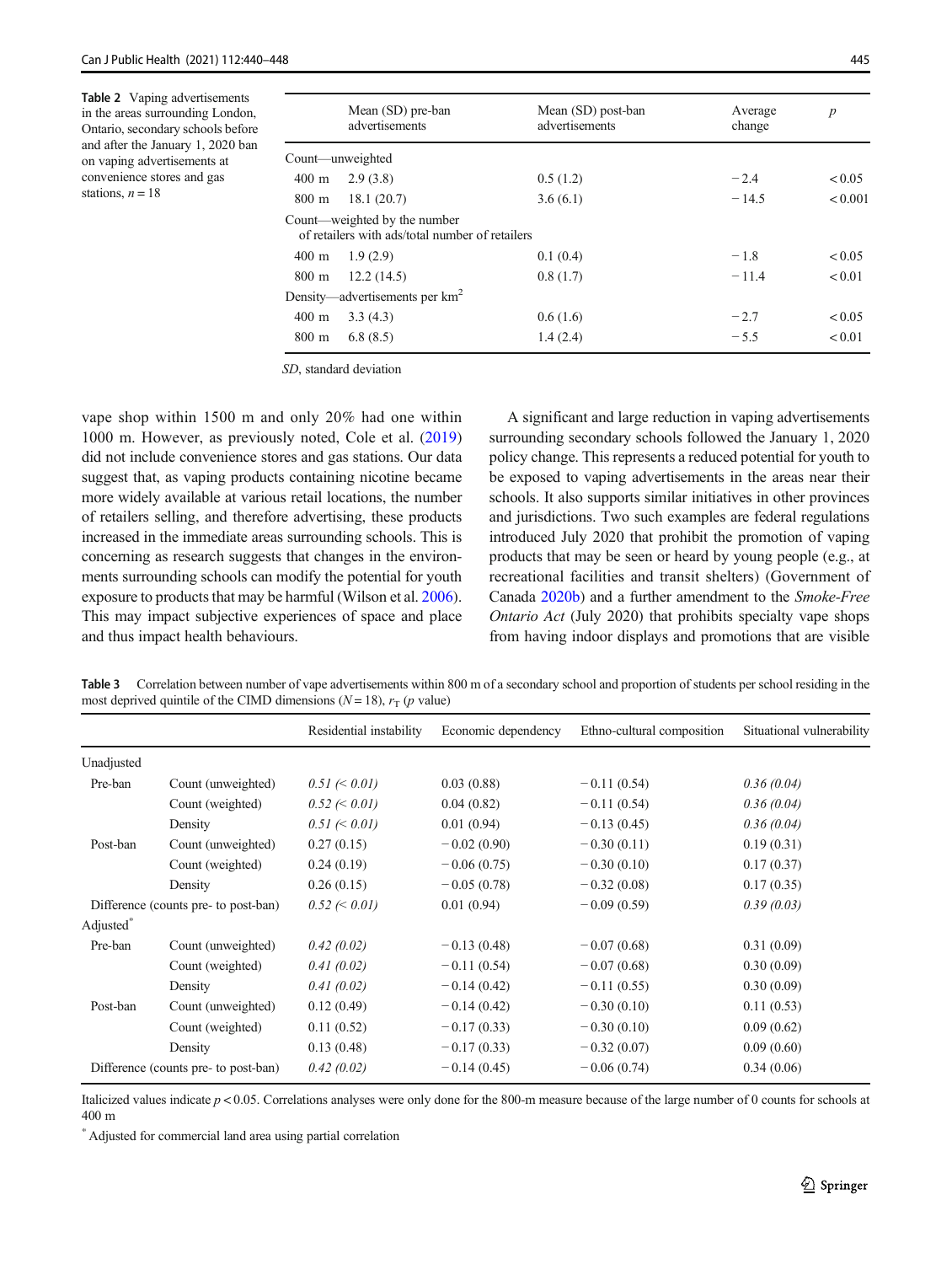from the outside (Government of Ontario [2020\)](#page-7-0). Reductions in exposure to vaping advertisements in retail settings may impact on the perceived norms, perceived ease of access, and vaping behaviours of youth (Giovenco et al. [2016a,](#page-7-0) [b\)](#page-7-0). Although this study found compliance to new regulations was high among convenience stores and gas stations, continued monitoring of retailers is important to ensure sustained compliance. Future research should monitor for potential shifts in manufacturer marketing behaviours that may occur in response to changing policies and regulations.

Prior to the advertising ban, a positive correlation was found between vaping advertisement measures and schoollevel residential instability, when adjusting for commercial land use. These significant relationships may result in disproportionate health impacts due to greater exposure to vaping advertisements (Venugopal et al. [2020\)](#page-8-0). On the other hand, following the advertising ban, the relationship between vaping advertisement measures and residential instability was no longer significant, suggesting that the ban reduced socio-demographic inequities in potential vaping advertisement exposure. Prior research suggests that higher socio-economic status communities may be more desirable for vape retailers as residents are more likely to adopt newer technologies, and have a greater disposable income (Simon et al. [2018](#page-7-0)). In the context of secondary schools in London, Ontario, however, our research did not provide evidence to support this suggestion. It is nevertheless important to note that we examined overall vaping advertisements and did not focus solely on specialty shops. Specialty shops may differ from convenience stores and gas stations (which may also sell tobacco products) in terms of the socio-demographic characteristics of areas in which they locate and products they promote. Our findings suggest that regulations on marketing have the potential to reduce inequities in youth vaping advertisement exposure in the environments surrounding schools.

There are several limitations to this study. First, the audits only examined store exteriors, but store interiors also represent a potential source of vaping advertisement exposure for youth. Second, while London, Ontario, is often described as "the most average place in all of Canada" (D'Ascanio [2019](#page-7-0)), study results are not generalizable across all of Ontario. Moreover, we did not analyze the specific content of the advertisements. Future research is needed to further explore the content of vaping advertisements and what products are being advertised where. For example, some promotions may be geared towards nonsmoking youth, while others may focus on tobacco smoking cessation. Additionally, with cannabis legal in Canada, some advertisements may promote the use of cannabis with a vaping device; this warrants further research. It is also important to note that we examined associations between vaping advertisements surrounding schools and school (i.e., student body) socio-demographic characteristics. Future studies are needed that examine relationships between potential exposure to vaping advertisements and residential neighbourhood socio-demographic characteristics. While the environment surrounding schools is an influential venue for advertising exposure, residential environments and journeys to and from school can render equally important and fundamentally different exposure outcomes. Finally, although our findings illustrate that the potential for vaping advertisement exposure in the areas surrounding secondary schools was reduced after a marketing policy change, future studies are needed to examine whether such changes influence youth vaping behaviours.

Despite these limitations, our study has several strengths. It is the first study to examine the impact of a retail vaping advertisement ban on potential advertising exposure in the areas surrounding schools. Additionally, we included both specialty shops as well as convenience stores and gas stations. The omission of the latter is a noted limitation of previous Canadian studies that examine the geographies of vape retailers surrounding schools (Cole et al. [2019](#page-7-0); Robitaille et al. [2019\)](#page-7-0). Third, in addition to online searches, we used a team approach with two researchers working together to complete street audits of all commercial areas, to ensure no retailers were missed.

# Conclusion

We found that the January 1, 2020 provincial ban of vaping advertisements at retailers, apart from specialty shops, significantly reduced vaping promotions in the areas surrounding secondary schools in London, Ontario. We also found evidence that the ban reduced sociodemographic inequalities in potential youth exposure to marketing of vape products in a mid-sized city, thus advancing health equity. Future research should assess whether other Canadian provincial jurisdictions that adopted similar restrictions were able to reduce potential exposures of vaping advertisements among youth. Given the rapidly changing regulatory landscape of vaping in Canada, monitoring of the geographic accessibility and promotion of vaping products is warranted, especially given the complex interplay among federal, provincial, and municipal spheres of responsibility over the issue.

Acknowledgements We are grateful for the generous trainee support provided by the Children's Health Foundation through the Children's Health Research Institute, the Social Science and Humanities Research Council of Canada, Western University, the Ontario Ministry of Colleges and Universities, and the Canadian Institutes of Health Research. We also thank the team of research assistants from the Human Environments Analysis Laboratory who helped conduct the field audits.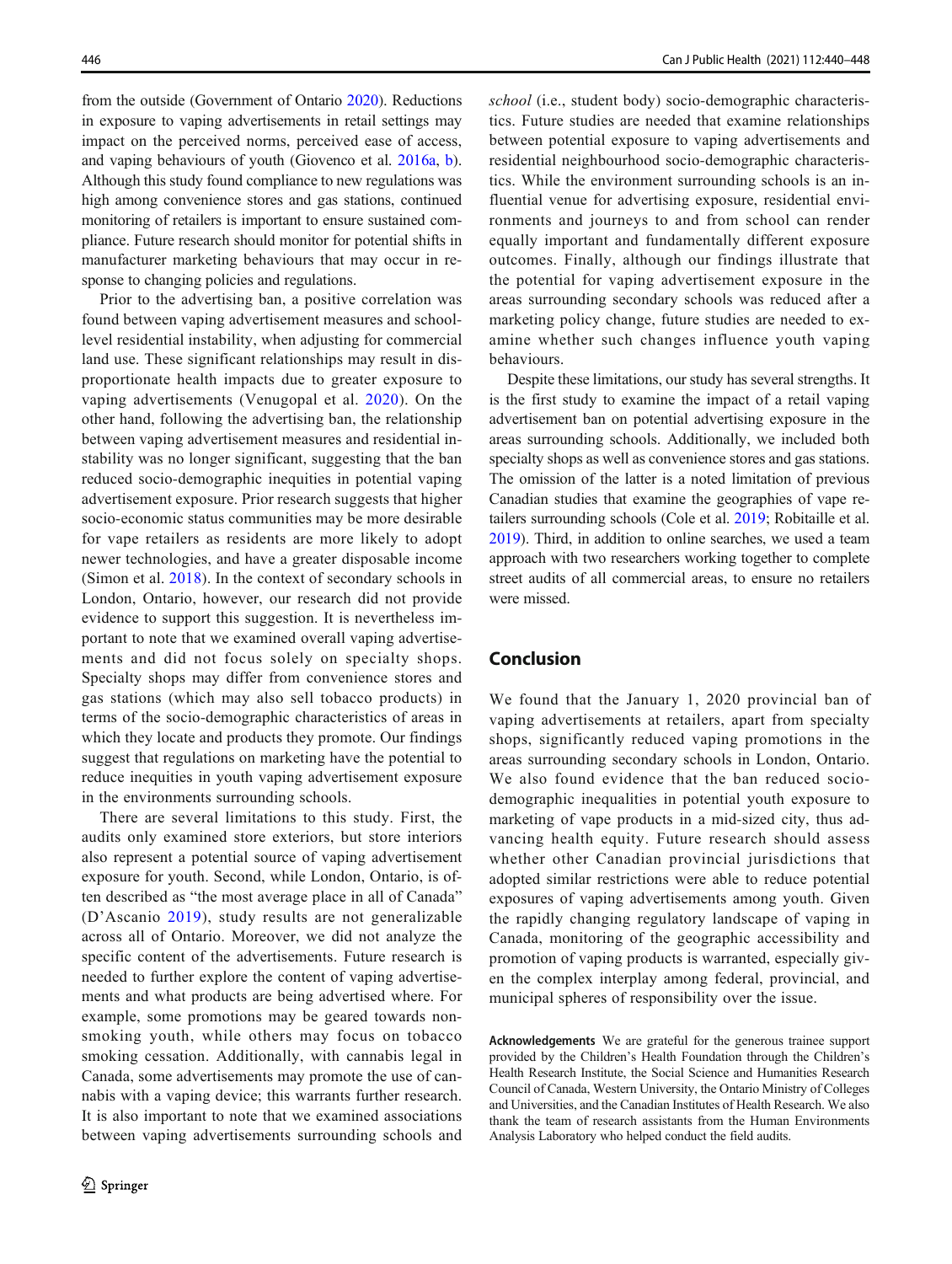<span id="page-7-0"></span>Funding This work was partially supported by a Catalyst Grant (#441974) from the Canadian Institutes of Health Research awarded to JS, JG, and GM.

### Compliance with ethical standards

Conflict of interest The authors declare that they have no conflict of interest.

Open Access This article is licensed under a Creative Commons Attribution 4.0 International License, which permits use, sharing, adaptation, distribution and reproduction in any medium or format, as long as you give appropriate credit to the original author(s) and the source, provide a link to the Creative Commons licence, and indicate if changes were made. The images or other third party material in this article are included in the article's Creative Commons licence, unless indicated otherwise in a credit line to the material. If material is not included in the article's Creative Commons licence and your intended use is not permitted by statutory regulation or exceeds the permitted use, you will need to obtain permission directly from the copyright holder. To view a copy of this licence, visit [http://creativecommons.org/licenses/by/4.0/](https://doi.org/).

# References

- Azagba, S., & Manzione, L. (2020). Retail outlets and point-of-sale marketing of alternative tobacco products: another threat to tobacco control. The Journal of Adolescent Health, 66(4), 385–386.
- Boak, A., Elton-Marshall, T., Mann, R. E., & Hamilton, H. A. (2020). Drug use among Ontario students, 1977–2019: detailed findings from the Ontario Student Drug Use and Health Survey (OSDUHS). Toronto: Centre for Addiction and Mental Health.
- Bowman, D. D., Minaker, L. M., Simpson, B. J., & Gilliland, J. A. (2019). Development of a teen-informed coding tool to measure the power of food advertisements. International Journal of Environmental Research and Public Health, 16(21), 4258.
- Cho, Y. J., Thrasher, J. F., Reid, J. L., Hitchman, S., & Hammond, D. (2019). Youth self-reported exposure to and perceptions of vaping advertisements: findings from the 2017 International Tobacco Control Youth Tobacco and Vaping Survey. Preventive Medicine, 126, 105775.
- Cohen, J. (1988). Statistical power analysis for the behavioral sciences. New Jersey: Erlbaum Associates Hillsdale.
- Cole, A. G., Aleyan, S., & Leatherdale, S. T. (2019). Exploring the association between E-cigarette retailer proximity and density to schools and youth E-cigarette use. Preventive Medical Reports, 15, 100912.
- Cole, A. G., Aleyan, S., Battista, K., & Leatherdale, S. T. (2020). Trends in youth e-cigarette and cigarette use between 2013 and 2019: insights from repeat cross-sectional data from the COMPASS study. Canadian Journal of Public Health. [https://doi.org/10.17269/](#page-4-0) [s41997-020-00389-0.](#page-4-0)
- D'Ascanio N. (2019). This city is the most average place in all of Canada. Readers Digest Canada. [https://www.readersdigest.ca/travel/](https://www.readersdigest.ca/travel/canada/mostverage-acenanada/) [canada/most-average-place-in-canada/](https://www.readersdigest.ca/travel/canada/mostverage-acenanada/).
- Dai, H., & Hao, J. (2017). Geographic density and proximity of vape shops to colleges in the USA. Tobacco Control, 26(4), 379–385.
- Field, A. P., Miles, J., & Field, Z. (2012). Discovering statistics using R. London: Thousand Oaks.
- Fradette, K., Keselman, H. J., Lix, L., Algina, J., & Wilcox, R. R. (2003). Conventional and robust paired and independent-samples t tests: type I error and power rates. Journal of Modern Applied Statistical Methods, 2(2), 22.
- Giovenco, D. P., Casseus, M., Duncan, D. T., Coups, E. J., Lewis, M. J., & Delnevo, C. D. (2016a). Association between electronic cigarette marketing near schools and e-cigarette use among youth. The Journal of Adolescent Health, 59(6), 627–634.
- Giovenco, D. P., Duncan, D. T., Coups, E. J., Lewis, M. J., & Delnevo, C. D. (2016b). Census tract correlates of vape shop locations in New Jersey. Health & Place, 40, 123–128.
- Government of Canada. (2020a). Vaping product regulations. [https://](https://www.canada.ca/en/healthanada/services/smoking-obacco/vaping/product-afety-egulation.html) [www.canada.ca/en/health-canada/services/smoking-tobacco/](https://www.canada.ca/en/healthanada/services/smoking-obacco/vaping/product-afety-egulation.html) [vaping/product-safety-regulation.html](https://www.canada.ca/en/healthanada/services/smoking-obacco/vaping/product-afety-egulation.html).
- Government of Canada. (2020b). Final Vaping Products Promotion Regulations (VPPR). [https://www.canada.ca/en/health-canada/](https://www.canada.ca/en/healthanada/news/2020/07/final-ng-roducts-romotion-egulations-.html) [news/2020/07/final-vaping-products-promotion-regulations-vppr.](https://www.canada.ca/en/healthanada/news/2020/07/final-ng-roducts-romotion-egulations-.html) [html](https://www.canada.ca/en/healthanada/news/2020/07/final-ng-roducts-romotion-egulations-.html).
- Government of Ontario. (2020). Ontario Protecting Children and Youth from Vaping [https://news.ontario.ca/en/backgrounder/55979/](https://news.ontario.ca/en/backgrounder/55979/ontario-rotectinghildrennd-outhrom-ng) [ontario-protecting-children-and-youth-from-vaping](https://news.ontario.ca/en/backgrounder/55979/ontario-rotectinghildrennd-outhrom-ng).
- Hammond, D., White, C. M., Czoli, C. D., Martin, C. L., Magennis, P., & Shiplo, S. (2015). Retail availability and marketing of electronic cigarettes in Canada. Canadian Journal of Public Health, 106(6), e408–e412.
- Kim, S. (2015). ppcor: an R package for a fast calculation to semi-partial correlation coefficients. Communications for Statistical Applications and Methods, 22(6), 665.
- Krugman, D. M. (2016). Understanding the impact that marketing, advertising, and promotion have on adolescent e-cigarette behavior. The Journal of Adolescent Health, 59(6), 609–611.
- Mantey, D. S., Cooper, M. R., Clendennen, S. L., Pasch, K. E., & Perry, C. L. (2016). E-cigarette marketing exposure is associated with ecigarette use among US youth. The Journal of Adolescent Health, 58(6), 686–690.
- Martin, G., Inchley, J., Marshall, A., Shortt, N., & Currie, C. (2019). The neighbourhood social environment and alcohol use among urban and rural Scottish adolescents. International Journal of Public Health, 64(1), 95–105.
- Matheson, F. I., Dunn, J. R., Smith, K. L., Moineddin, R., & Glazier, R. H. (2012). Development of the Canadian Marginalization Index: a new tool for the study of inequality. Canadian Journal of Public Health, 103(8 Suppl 2), S12–S16.
- Miyashita, L., & Foley, G. (2020). E-cigarettes and respiratory health: the latest evidence. The Journal of Physiology.
- National Academies of Sciences and Engineering. (2018). Public health consequences of e-cigarettes. Washington, DC: National Academies Press.
- Ontario Ministry of Health. (2019). Protecting youth from the dangers of vaping: Ontario banning the promotion of vaping products outside of specialty stores [News Release]. [https://news.ontario.ca/mohltc/](https://news.ontario.ca/mohltc/en/2019/10/protecting-outhrom-heangersf-ng.html) [en/2019/10/protecting-youth-from-the-dangers-of-vaping.html](https://news.ontario.ca/mohltc/en/2019/10/protecting-outhrom-heangersf-ng.html).
- Robitaille, É., Bergeron, P., & Houde, M. (2019). Analysis of the geographical accessibility of vape shops in the vicinity of Quebec's secondary and college educational institutions. Health Promotion and Chronic Disease Prevention in Canada: Research, Policy and Practice, 39(8–9), 235–243.
- Simon, P., Camenga, D. R., Morean, M. E., Kong, G., Bold, K. W., Cavallo, D. A., & Krishnan-Sarin, S. (2018). Socioeconomic status and adolescent e-cigarette use: the mediating role of e-cigarette advertisement exposure. Preventive Medicine, 112, 193–198.